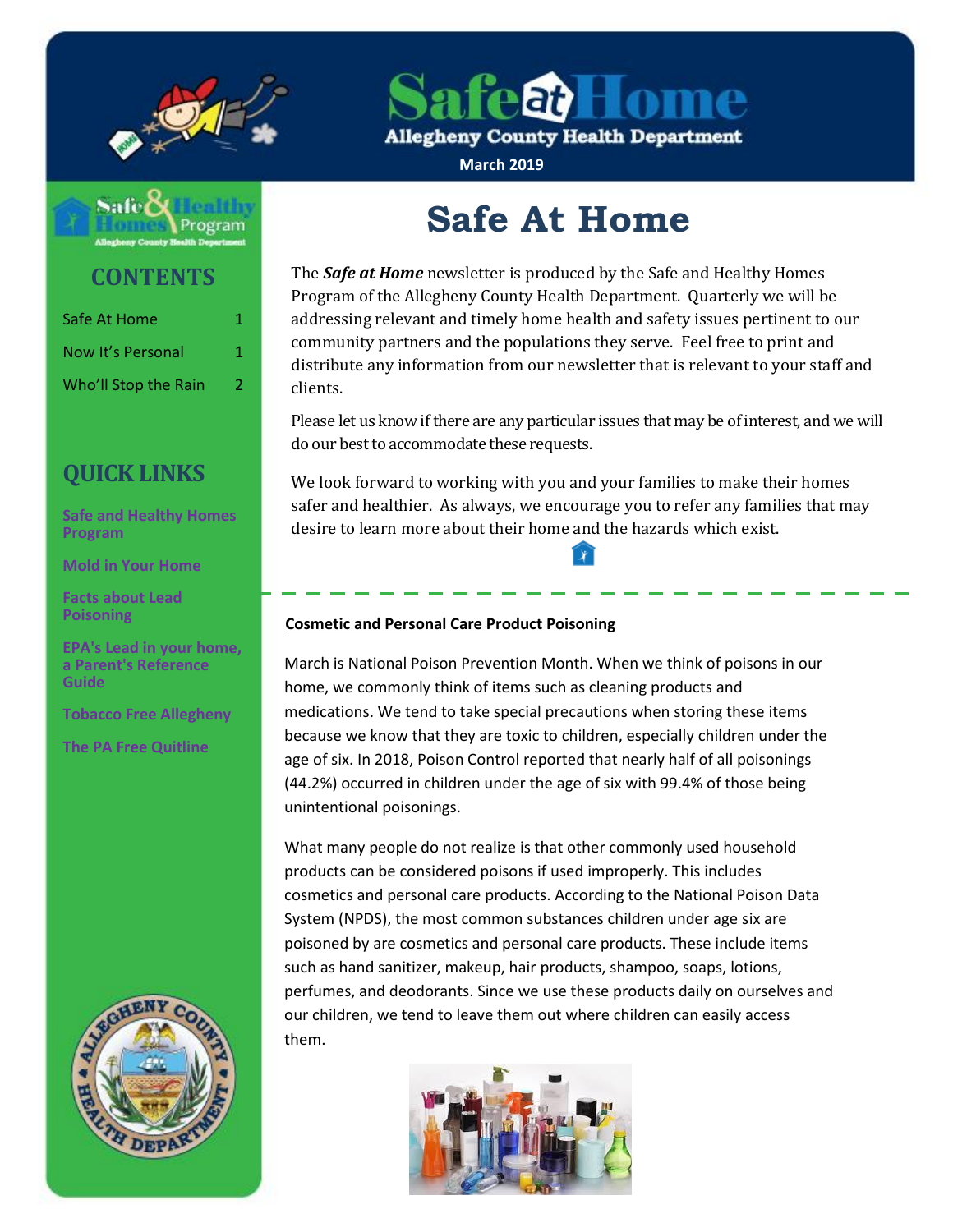Below are a few recommendations to be safe at home and help prevent children from being poisoned.

#### **1) Properly Store Poisons in the Home**

The best way to store poisons in the home is out of reach of children and locked up. Child safety devices such as cabinet locks, multi-purpose latches, and doorknob covers can be used to keep children away from household poisons. These devices can be found online and in home improvement stores.

**2) Keep Poisons in the Original Containers** Do not store poisons in containers that originally held or were designed to hold food and drink to prevent accidental poisoning. Make sure containers are properly labeled with what is stored inside them. Original container labels may also include information on what to do if the product is accidentally swallowed.

**3) Know the Number for Poison Control** It is recommended to have the number for the Poison Control Center (1-800-222-1222 or text 'Poison' to 797979) saved in a cell phone and posted in the home. The phone number works 24/7 across the U.S. In the event of a poisoning, it is faster to call the Poison Control Center first rather than calling 911. Poison Control will ask questions, provide advice, dispatch emergency services, and give directions to the nearest poison center for treatment.



#### **For more information on how to prevent childhood poisonings, please see the following links:**

Poison Control Center<https://www.poison.org/>

Centers for Disease Control and Prevention<https://www.cdc.gov/safechild/poisoning/index.html>

American Academy of Pediatrics [https://www.aap.org/en-us/about-the-aap/aap-press-room/news-features](https://www.aap.org/en-us/about-the-aap/aap-press-room/news-features-and-safety-tips/Pages/Poison-Prevention-Tips-from-the-American-Academy-of-Pediatrics.aspx)[and-safety-tips/Pages/Poison-Prevention-Tips-from-the-American-Academy-of-Pediatrics.aspx](https://www.aap.org/en-us/about-the-aap/aap-press-room/news-features-and-safety-tips/Pages/Poison-Prevention-Tips-from-the-American-Academy-of-Pediatrics.aspx)

#### **Water Intrusion in the Home**

Everyone knows April showers bring May flowers but what else does it bring? For a lot of people, it also brings excess moisture in to the home. The ideal humidity (the concentration of water vapor in the air) in a home is 30-50%. It is not uncommon in Western PA to have old homes with porous foundations, old ill-fitting windows, and other issues in need of repair allowing in rain water. The showers are good for the flowers, not so good for our homes. So, what are the health concerns of this excess moisture and what do we do about it?

The effects of excessive moisture in the home may include mold growth, chipping/peeling paint, rotting wood and metal corrosion. It also creates a favorable environment for dust mites, bacteria, and pests like cockroaches, and more. What we really want to avoid are the health effects on the occupants in the home such as depression, irritation or onset of asthma and allergies, and if your home was built before 1978, potentially even lead poisoning as the paint on surfaces becomes compromised. According to an article in the American Journal of Public Health, World Health Organization data shows that, "…poor drainage, building structural problems, and leaky roofs produced increased odds ratios for asthma of 54%, 27%, and 35%, respectively." Unfortunately, later in that article it also says, "…leaks and moisture issues are more common in low-income and minority housing." Therefore, it should be no surprise that a manuscript in the Annals of Epidemiology states, "Asthma disproportionately affects minority and disadvantaged children, including residents of federally assisted housing". There are a lot of things that can contribute to the moisture indoors. Anything that is drying such as, clothes on a line, clothes in a dryer without venting to outside, used towels, or even spills are all adding to the humidity in your home. Some plants can help with air quality, but they may release more moisture, while other plants can draw moisture from the air. You may also have plumbing leaks adding to the moisture level in your home, but what we want to focus on in this article is rain water.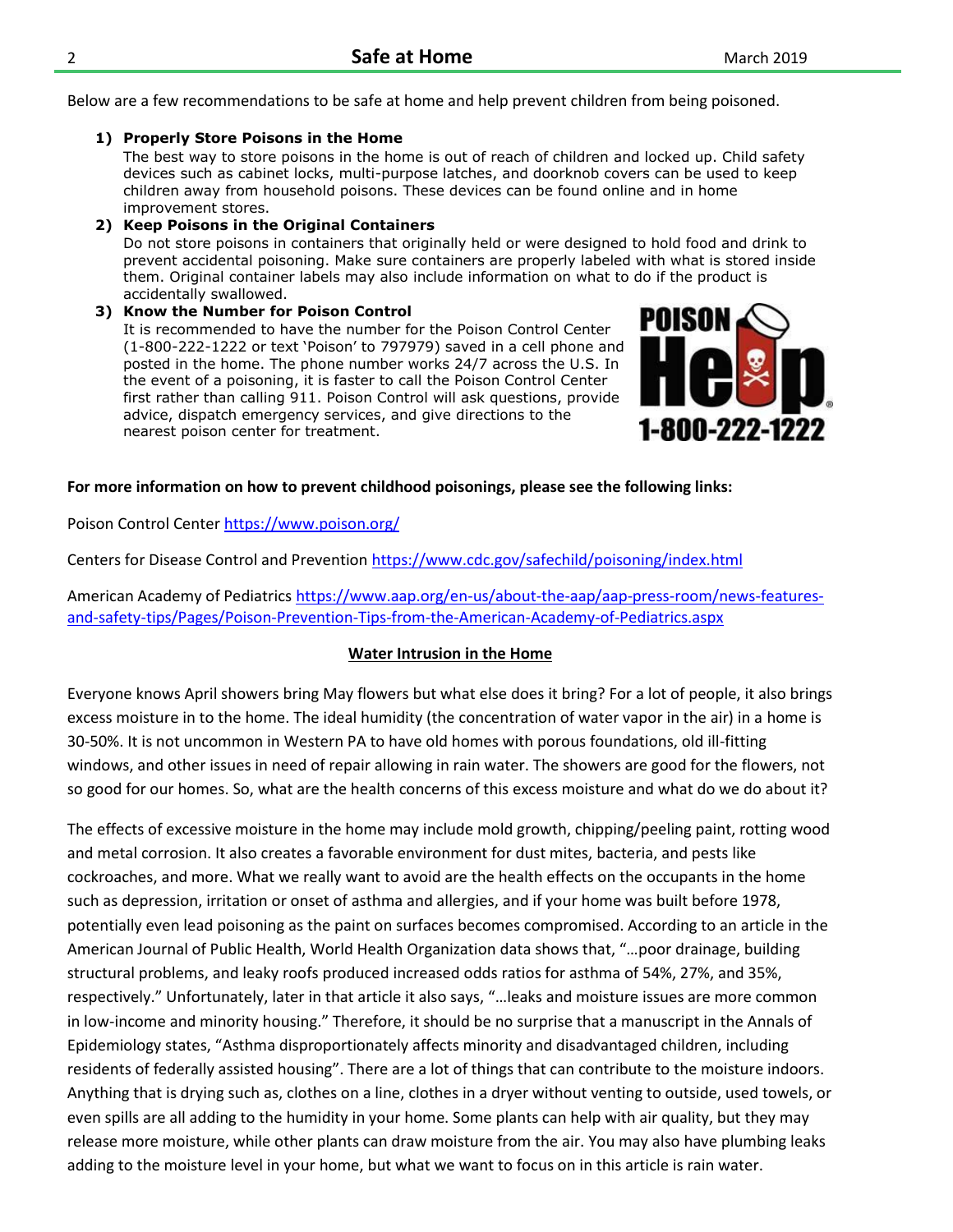Some helpful tips to keep rain water from entering your home are as follows:

- Make sure your gutters are not clogged or damaged so that they drain properly into the downspouts.
- Check that your downspouts are properly connected, not split open, clogged, or crushed.
- Assure that the water is discharging away from your foundation and not flowing back towards it, and that there are no puddles near the foundation.
- Check for gaps in siding and brick mortar as it takes only a very small opening for water to find its way in.
- Trim back any landscaping to allow airflow around the home.
- Check your roof for curling, buckling, broken, torn or missing shingles or granules of asphalt from shingles where downspouts discharge as these could be signs of a leaky roof.

Roof leaks may not always appear in the attic or on the ceiling of the top floor, water may travel down the roof slope and drip into walls. Inside the home move items away from walls to identify leaks, limit what gets wet, and allow airflow for easier drying. If mold does start to grow wipe it down with a household cleaner. Some heating/air conditioning systems have humidity controls built in, even if there are no controls running those systems will help remove moisture from the home. Another way to control humidity in the home is with a stand-alone dehumidifier, especially in areas of the home where there is moisture such as a basement. Open windows to increase fresh air and air movement. Use any exhaust fans that exist in the home. If there are none consider installing one vented to the outside.

Hopefully these tips will help you maintain that recommended 30-50% humidity in your home. As always, we strive to make and keep your living environment as safe and healthy as possible!

For further reading on the subject check out these links:

<https://extension.oregonstate.edu/news/how-avoid-correct-home-moisture-problems>

[https://www.statefarm.com/simple-insights/residence/minimize-excess-moisture-for-a](https://www.statefarm.com/simple-insights/residence/minimize-excess-moisture-for-a-healthier-home)[healthier-home](https://www.statefarm.com/simple-insights/residence/minimize-excess-moisture-for-a-healthier-home)

<https://www.homeclimates.com/blog/tips-controlling-homes-humidity>



*This project is funded, in part, under a contract with the Pennsylvania Department of Health*